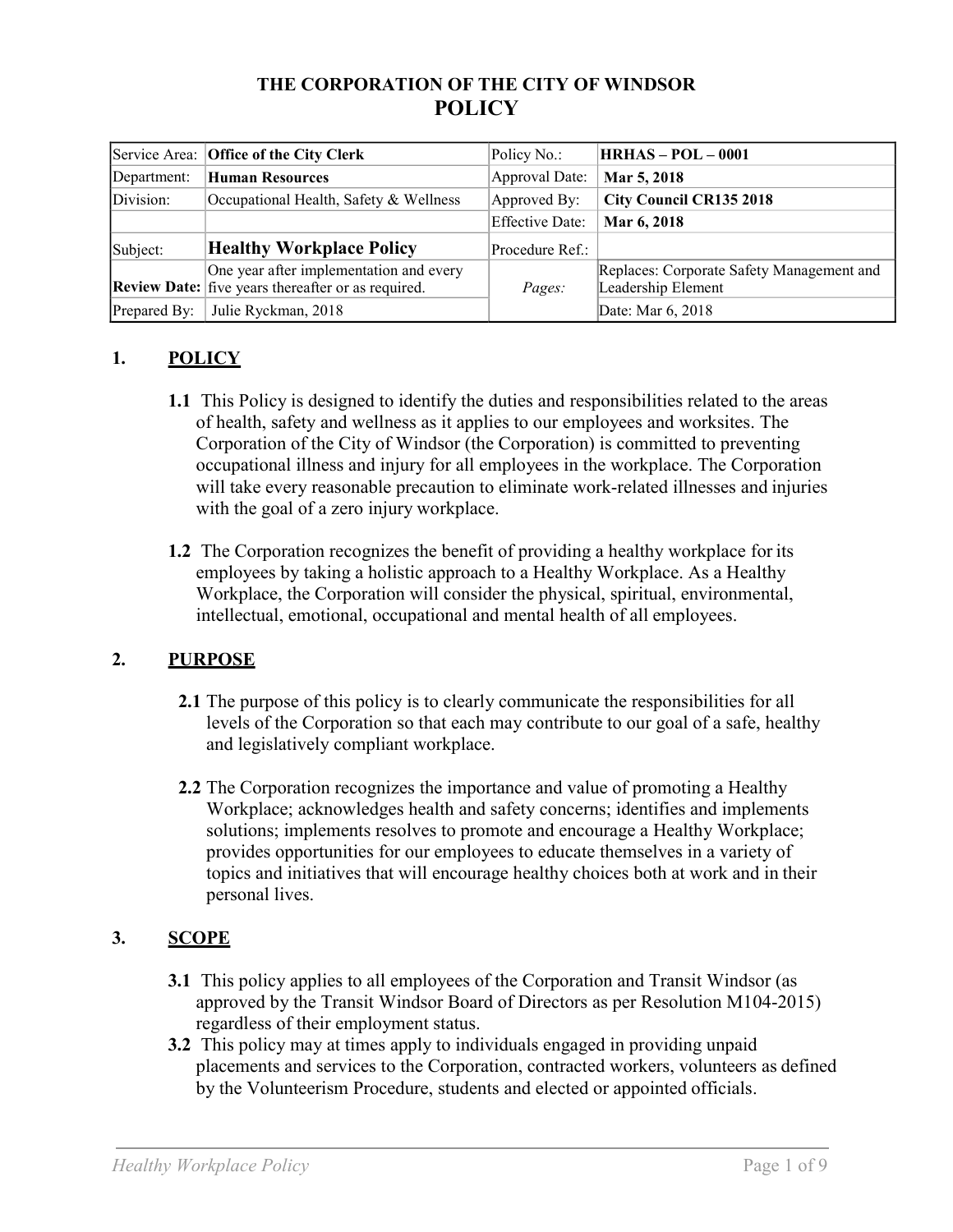**3.3** All health, safety and wellness procedures are an extension of this policy.

### **4. RESPONSIBILITY**

#### **4.1 Mayor and City Council**

4.1.1 The Mayor and City Council are responsible to support the Health, Safety and Wellness Policy in principle and through the approval of budget dollars allocated to this Policy and for compliance under the Occupational Health and Safety Act (the OHSA) and the Canada Labour Code (the CLC) as may be amended from time to time.

#### **4.2 Chief Administrative Officer (the CAO) and Corporate Leadership Team (the CLT)**:

In addition to the duties specified in the OHSA, Sections 25 and 26, and the applicable sections of the CLC as appropriate, the CAO and CLT are responsible for directing the Corporation's occupational health, safety and wellness activities as follows:

- 4.2.1 Review and sign the Health and Safety Policy statement on an annual basis.
- 4.2.2 Take all reasonable steps towards the maintenance and continuous improvement of the Corporation's healthy workplace initiatives which include health, safety and wellness programs as may be identified by legislation and Human Resources.
- 4.2.3 Provide sufficient human and financial resources, operating equipment, training and personal protective equipment to support the corporate health, safety and wellness programs as may be identified by legislation or Human Resources.
- 4.2.4 Model compliance in regard to health, safety and wellness training through active participation.
- 4.2.5 Active promotion and support of health, safety and wellness procedures through direct communication and reinforcement of a corporate healthy workplace.
- 4.2.6 Maintain health and safety as a standing item at the monthly Department Heads meeting.
- 4.2.7 Actively support and promote the City of Windsor Wellness Program by providing regular feedback and allocation of appropriate financial resources to support the annual wellness plan.
- 4.2.8 Promote the active participation in the City of Windsor Wellness Program Steering Committee and Working Committee as opportunities for employees and retirees to work collaboratively along with external partners to promote wellness in our workplaces.
- **4.3 Executive Directors**  in addition to the duties and responsibilities outlined in Sections 25 and 26 of the OHSA and the CLC, as appropriate, Executive Directors are responsible for directing departmental health, safety and wellness activities as follows:
	- 4.3.1 Make all reasonable efforts to promote employee awareness of the applicable requirements of the corporate healthy workplace initiative which includes health, safety and wellness programs.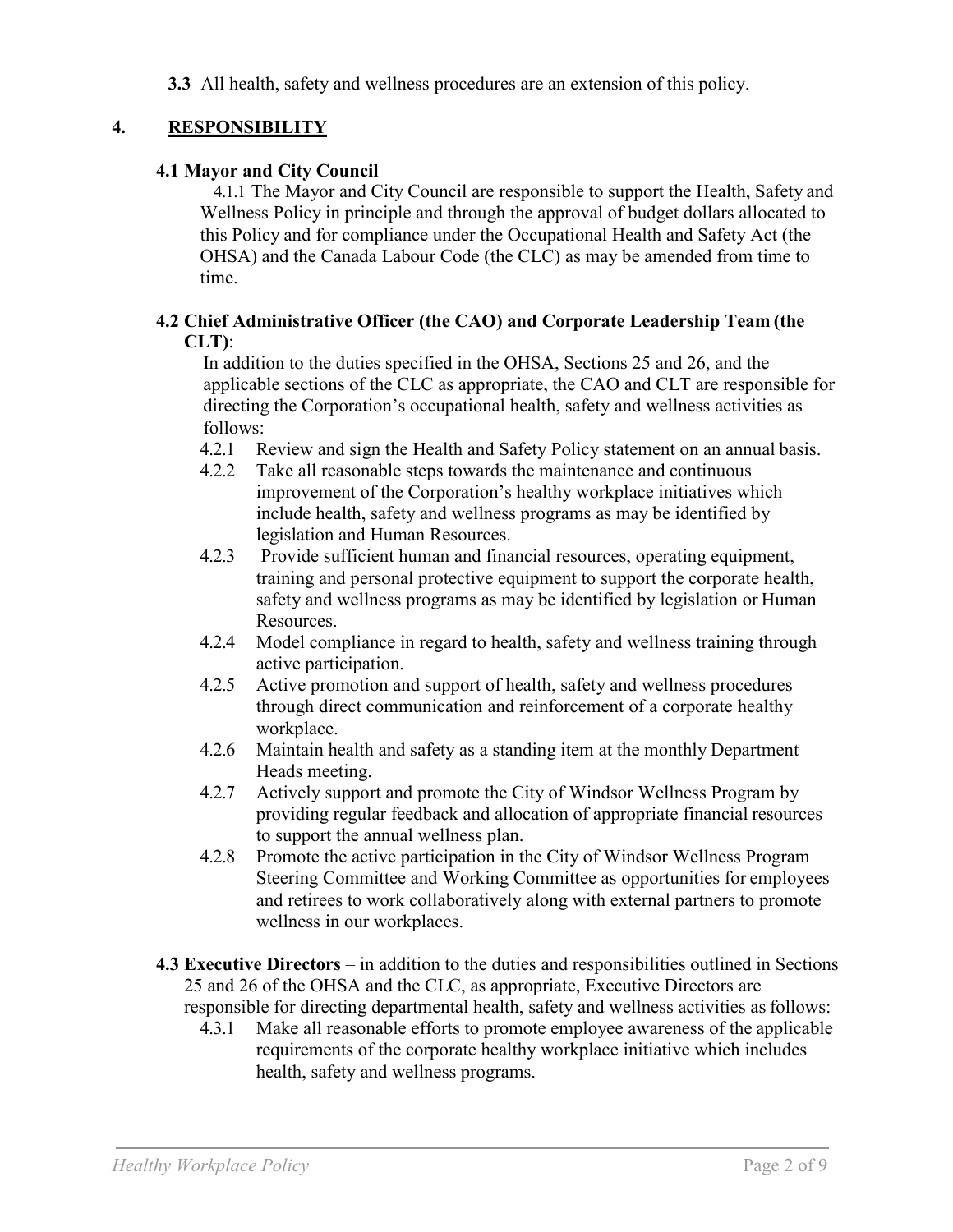- 4.3.2 Actively monitor compliance as it relates to the maintenance of the Joint Health and Safety Committees (JHSC) in their respective areas of responsibility including ensuring meeting requirements are met; meeting minutes compiled and approved; and that workplace inspections completed by a JHSC member or Worker Representative, as applicable, are completed, documented and recommendations addressed in a timely manner.
- 4.3.3 Make all reasonable efforts for employees in their areas of responsibility to work in compliance with the applicable requirements of the corporate health and safety program.
- 4.3.4 Provide sufficient financial and human resources, operating equipment, training and personal protective equipment to support the corporate health, safety and wellness programs.
- 4.3.5 Model compliance in regard to health and safety training through active participation.
- 4.3.6 Active promotion of health and safety procedures through direct communication and reinforcement in their respective areas of responsibility.
- 4.3.7 Work cooperatively with Human Resources, and specifically the assigned Occupational Health and Safety Advisors, Disability Management Specialists and our Ergonomist/Wellness Specialist to achieve continuous improvement of the safety of our workplaces, reduce accidents, injuries, lost time and illness of our employees, and expedite timely return to work, inclusive of providing suitable modified work when appropriate and available.
- **4.4 Managers and Supervisors**  in addition to the duties outlined in Sections 25, 26 and 27 of the OHSA, and the CLC, as applicable they are responsible for directing occupational health, safety and wellness activities as delegated by their respective Executive Director as well as taking all reasonable steps for each employee under their direct supervision:
	- 4.4.1 Working in compliance with all applicable requirements of the corporate health and safety program and refrain from activities that may endanger themselves or others.
	- 4.4.2 Implementing and maintaining all applicable corporate health and safety procedures and standards in relation to their specific operations.
	- 4.4.3 Promptly investigating all reports or incidence of potential and actual hazards or dangers that they are aware of. Taking reasonable actions to correct unsafe behaviour and/or circumstances, and/or non-compliance applicable to the urgency and severity of each individual situation.
	- 4.4.4 Actively promoting their health, safety and wellness and that of their coworkers.
	- 4.4.5 Scheduling employees to attend and/or participate in all required health and safety training, confirming their attendance, successful completion and demonstration of training content.
	- 4.4.6 Support the activities and events facilitated by the City of Windsor Wellness Program through active participation and promotion.
- **4.5 Employees**  In addition to the duties and responsibilities specified in Section 28 of the OHSA and the CLC as appropriate and will: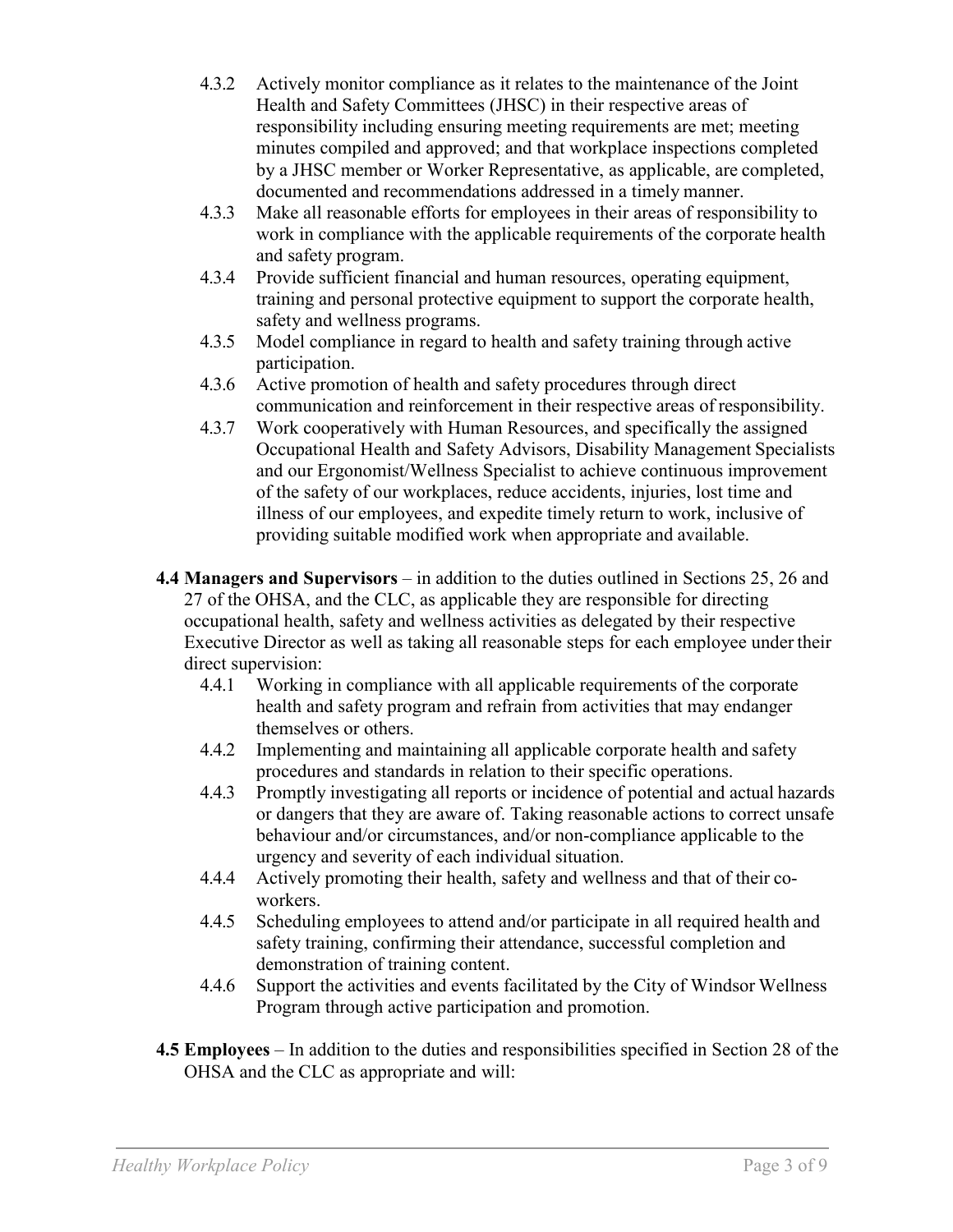- 4.5.1 Comply with all applicable requirements of the corporate health and safety program.
- 4.5.2 Report unsafe circumstances or activities to their direct supervisor or in their absence, a management representative of the corporation such that reasonable actions can be taken to mitigate the situation.
- 4.5.3 Actively promote their health and safety and that of their co-workers.
- 4.5.4 Refrain from activities that may endanger themselves or others.
- 4.5.5 Attend and/or participate in all required health and safety training.
- 4.5.6 Support the City of Windsor Wellness Program through active participation in one of the corporate Wellness Committees and/or attending wellness events sponsored by the Wellness Working Committee.
- 4.5.7 Actively participate in appropriate accommodation and return to work efforts
- 4.5.8 Employees who do not follow the applicable processes can be disciplined according to the applicable collective agreement, or Terms and Conditions, of the Employment, up to and including termination.
- **4.6 Executive Director of Human Resources** is responsible to assess, develop, review, audit, budget, administer, inform and direct matters related to this policy including promotion of a Corporate Healthy Workplace.
	- 4.6.1 Endeavour to provide a corporate health, safety and wellness program as prescribed by the OHSA and Regulations, as well as the CLC, as applicable, and that the program is reviewed regularly and is updated such that its contents include all new and evolving legislative requirements and standards.
	- 4.6.2 Facilitate the scheduling and delivery and/or provision of required health and safety training and educational programs.
	- 4.6.3 Facilitate the regular assessment and auditing of corporate and legislative health and safety programs and standards and communicate the results to the CAO, CLT and the Executive Directors to determine the appropriate follow up action where and when appropriate.
	- 4.6.4 Support the ongoing development and activities of the Corporate Wellness Program by Co-Chairing the Wellness Steering Committee.
- **4.7 Manager of Health, Safety and Wellness** will establish and maintain a Corporate Healthy Workplace by implementing a holistic approach to health, safety and wellness through the following:
	- 4.7.1 Take all reasonable steps to maintain and facilitate the continuous improvement of the corporate health, safety and wellness program through regular and ongoing review of new and existing legislative standards in comparison with the types of work performed across the Corporation and the established work practices therein, including accident, injury and illness statistics, and identify when new procedures, training programs, equipment or other standards or resources are needed, and determine how these changes are to be made in conjunction with Human Resources and the applicable departmental representatives and the appropriate JHSC.
	- 4.7.2 Determine the most effective means of successful delivery for all required health, safety and wellness training programs, the required content and retraining frequency, if applicable, and implement an action plan to develop and/or contract for the required training.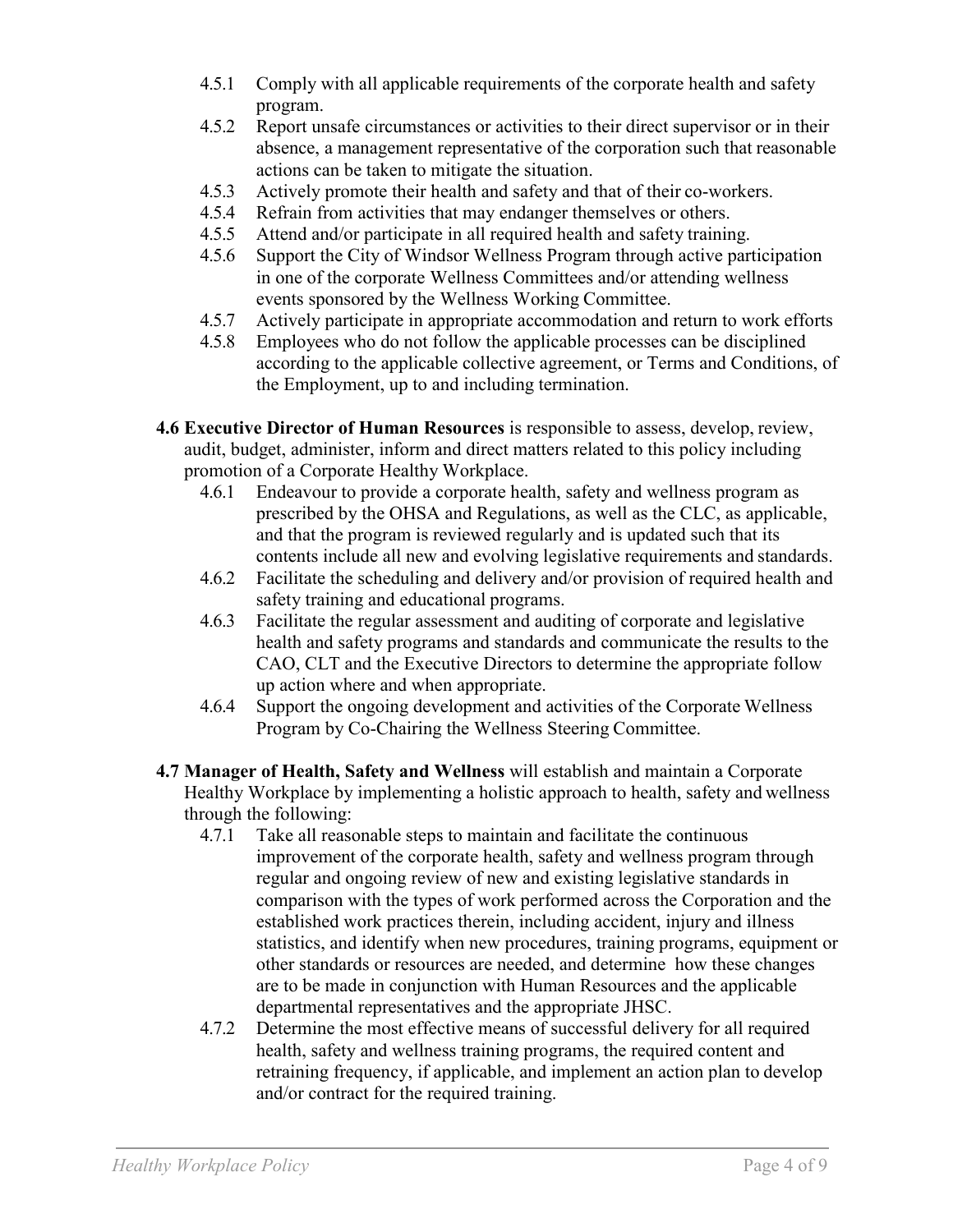- 4.7.3 Establish and maintain a review process for existing health, safety and wellness procedures and training programs in conjunction with legislative standards, corporate operational processes and when needed, take action to have the procedures updated and communicated.
- 4.7.4 Establish and maintain a process for the regular auditing and assessment of corporate workplaces and communicate the results.
- 4.7.5 Arrange for the conducting of occupational hygiene testing and/or assessments using internal expertise wherever possible, and when necessary, contracting for such services to identify occupational exposure risks or instances of potential non-compliance. Based upon the results of the testing and/or assessments, determine the appropriate follow up actions and implement an action plan to address and communicate the individual circumstances.
- 4.7.6 Support the ongoing activities and efforts of the City of Windsor Wellness Program and the development of the annual City of Windsor Wellness Program Plan.
- **4.8 Occupational Health and Safety Advisors** play a key role in the corporate health, safety and wellness program in that they provide the linkage between Human Resources and our departments in implementing, maintaining and continuously improving our procedures, training and operational processes and auditing and assessing all of the above to determine compliance and effectiveness. To this end the Occupational Health and Safety Advisors will:
	- 4.8.1 Research and develop new and update existing health and safety procedures to adhere to occupational health and safety requirements and standards as applicable to corporate workplaces and processes or new and amended requirements.
	- 4.8.2 Assist departments to identify how they will achieve compliance with new and existing health and safety procedures, working consultatively with departmental management, JHSC and workers at individual worksites.
	- 4.8.3 Review and assess incident reports received by Human Resources from departments within their areas of responsibility to determine the effectiveness of recommended corrective actions. Identify any additional recommendations for corrective action in regard to individual circumstances or trends in injury or illness types.
	- 4.8.4 Provide advice and recommendations in regard to existing training programs, and facilitate training, continuously evaluating their effectiveness in relation to injury and illness statistics, observances in their respective operational areas and in consultation with departmental management teams, JHSC's, workers, Disability Management Specialists, the Ergonomist and Wellness Specialist, and external agencies as applicable.
	- 4.8.5 Conduct periodic audits and assessments, including occupational hygiene testing, to determine the level of compliance with applicable legislative requirements and corporate standards.
	- 4.8.6 In conjunction with the Ergonomist and Wellness Specialist, and the Disability Management Specialists, assist departments to understand applicable standards within the OHSA and the CLC, as appropriate, and how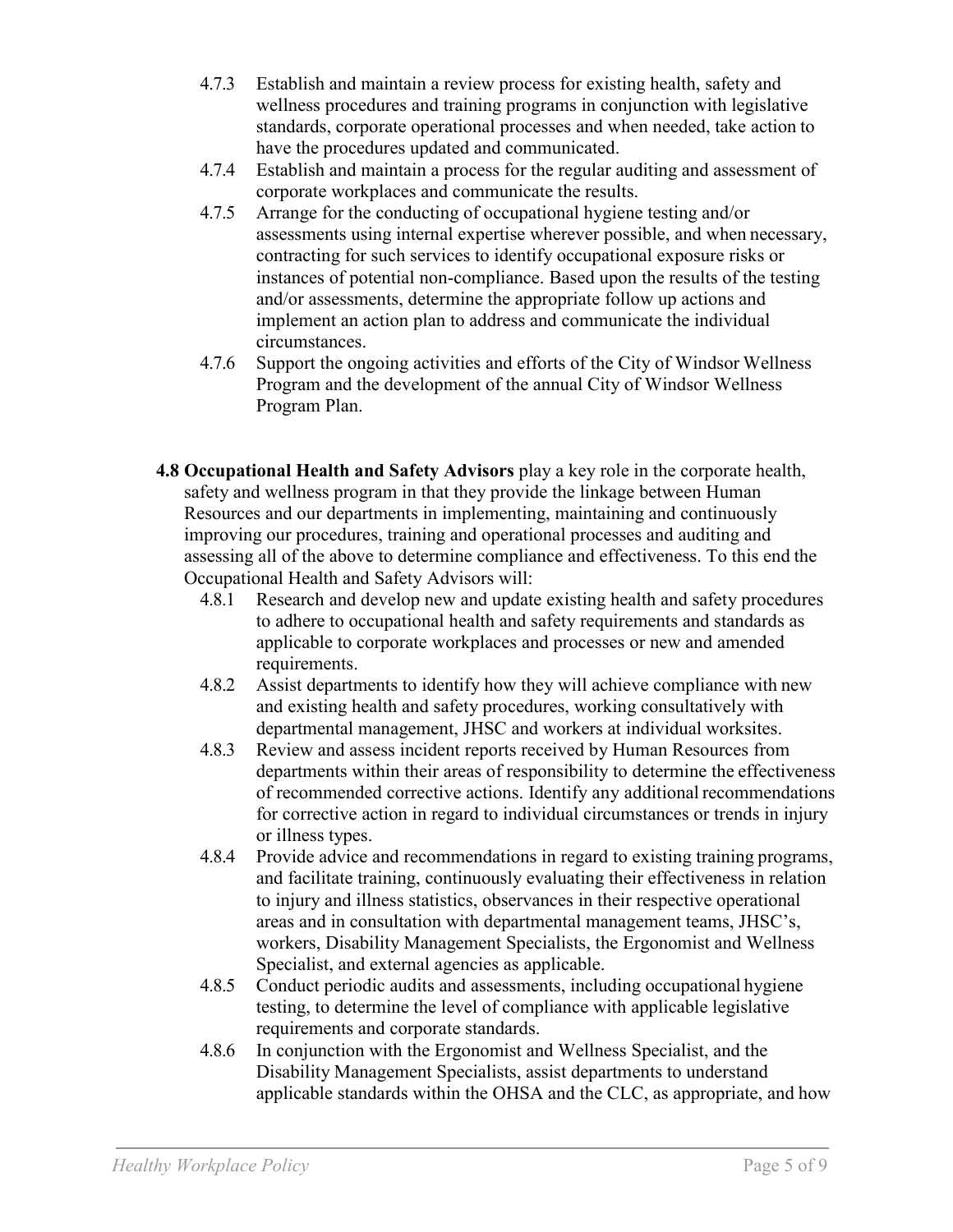they achieve compliance with these requirements in relation to their individual operational processes taking into consideration any other legislated standard that may also apply to these workplaces, i.e Highway Traffic Act, Long Term Care Act, etc.

4.8.7 Conduct job hazard analysis in order to assess occupational hazards by job, assess the need for control measures, assess existing control measures, and where necessary, identify the need for additional control measures to prevent unnecessary injury and/or illness, and achieve compliance with applicable legislative requirements.

#### **4.9 Ergonomist and Wellness Specialist**

- 4.9.1 Build awareness, enthusiasm, energy and commitment towards the City of Windsor Wellness Program inclusive of a holistic approach to promoting a healthy workplace.
- 4.9.2 Serve as a role model and wellness coach.
- 4.9.3 Facilitate and coordinate presentations and final evaluations of the benefits of the Corporate Wellness Program.
- 4.9.4 Work consultatively with the City of Windsor Wellness Program Steering and Working Committees and will be a participant on the committees.
- 4.9.5 Will chair the City of Windsor Wellness Program Working Committee and be responsible for all maintenance aspects of this Committee.
- 4.9.6 Maintain the branding for the City of Windsor Wellness Program.
- 4.9.7 Design, content development, output and support of the implementation of identified components chosen annually for the Program.
- 4.9.8 Prepare and distribute corporate wellness newsletters.
- 4.9.9 Develop and deliver a topic specific Personal Health Guide to be included along with the corporate wellness newsletters.
- 4.9.10 Coordinate and facilitate the annual Mental Health, Nutrition Month and Annual Health Care Screening for Corporate employees.
- 4.9.11 Coordinate the various challenges and contests offered through the City of Windsor Wellness Program for such topics as physical activity; smoking cessation, etc.
- 4.9.12 Development, coordination and facilitation of special educational presentations, monthly programs and events.
- 4.9.13 Maintenance of existing wellness centres and displays at all corporate worksites.
- 4.9.14 Maintenance of the corporate Wellness Website.
- 4.9.15 Regular evaluation of the City of Windsor Wellness Program such that it remains current and practical.
- **4.10 Disability Management Specialists** play a vital role in the corporate health, safety and wellness program in that they provide the linkage between Human Resources, injured or ill employees, our departments and our unions and associations to adhere to the requirements of the Workplace Safety and Insurance Act (WSIA), the CLC, the Human Rights Code, and the Human Rights Act, though the following actions:
	- 4.10.1 Monitor attendance of employees within their respective areas of responsibility on a regular basis to identify any absenteeism that exceeds the corporate average as per the terms of the IAM Policy, and take appropriate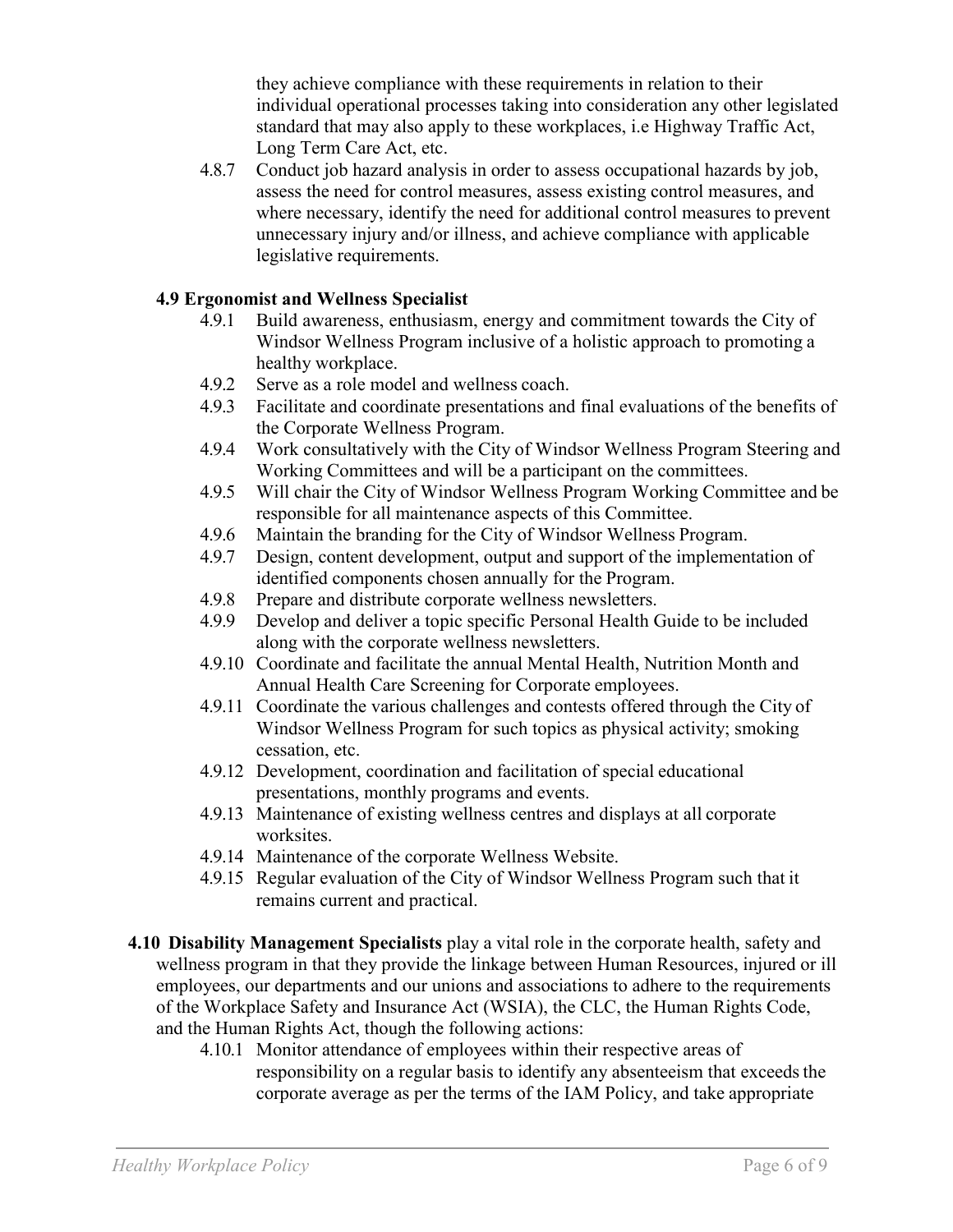follow up measures as detailed in these respective procedures when individual circumstances warrant further follow up.

- 4.10.2 When employees are injured or become ill due to a condition of the workplace, that results in medical attention being sought, or lost time occurring, work collaboratively with our departments to meet the reporting obligations of the IAM Policy and each its Procedures, as well as reporting obligations of the WSIA or CLC, and collective agreements.
- 4.10.3 When employees are off work due to a work-related injury or illness, work collaboratively with the employee's department and their union or association to return that employee to their job as soon as they are deemed medically fit to return to work by a recognized medical professional. These processes will be completed in agreement with the standards of the IAM Policy, as applicable.
- 4.10.4 Take all reasonable steps to comply with return to work reporting requirements to the WSIB as applicable to individual circumstances as per the WSIB Procedure.
- 4.10.5 When an employee is off work due to a non-occupational illness or injury, work cooperatively with the employee's department and union or association to return the worker to work as soon as they are deemed medically fit to return by a recognized medical professional as per the standards prescribed in the IAM Policy.
- 4.10.6 Endeavour to collect and store all medical documentation in relation to an employee's occupational or non-occupational injury or illness in the applicable sub-folder of the employee's file in Human Resources.
- 4.10.7 Where an employee is not able to return to their pre-injury/illness job, working to reduce the time these employees remain off work by coordinating and monitoring suitable transitional work placements that include tasks that are within the individual employee's restrictions. The details of this return to work plan will be documented in a Transitional Work Plan, as per the Transitional Work and Permanent Accommodation Procedure.
- 4.10.8 Assisting departments to keep injured or ill workers at work where suitable, by working collaboratively and with our departmental management teams and the employee's respective union or association to identify suitable modifications to their own job, where necessary or if this is not suitable, another job, if available, until such time as their medical documentation verifies that are fit to complete the tasks required for their own job, the details of which to follow will be as per the Transitional Work and Permanent Accommodation Procedure.
- 4.10.9 In the event that an employee reaches their maximum medical recovery, and cannot resume the duties of their own job, work with the employee and their union or association representative, along with the applicable management team, to locate a suitable permanent job placement in an available job. The terms of this permanent placement will be suitably documented.
- **4.11 Joint Health and Safety Committee (JHSC) and Representatives** play a vital role in the Corporate Health and Safety Program. In order to maintain and support this Program and the internal responsibility system, JHSC members and Health and Safety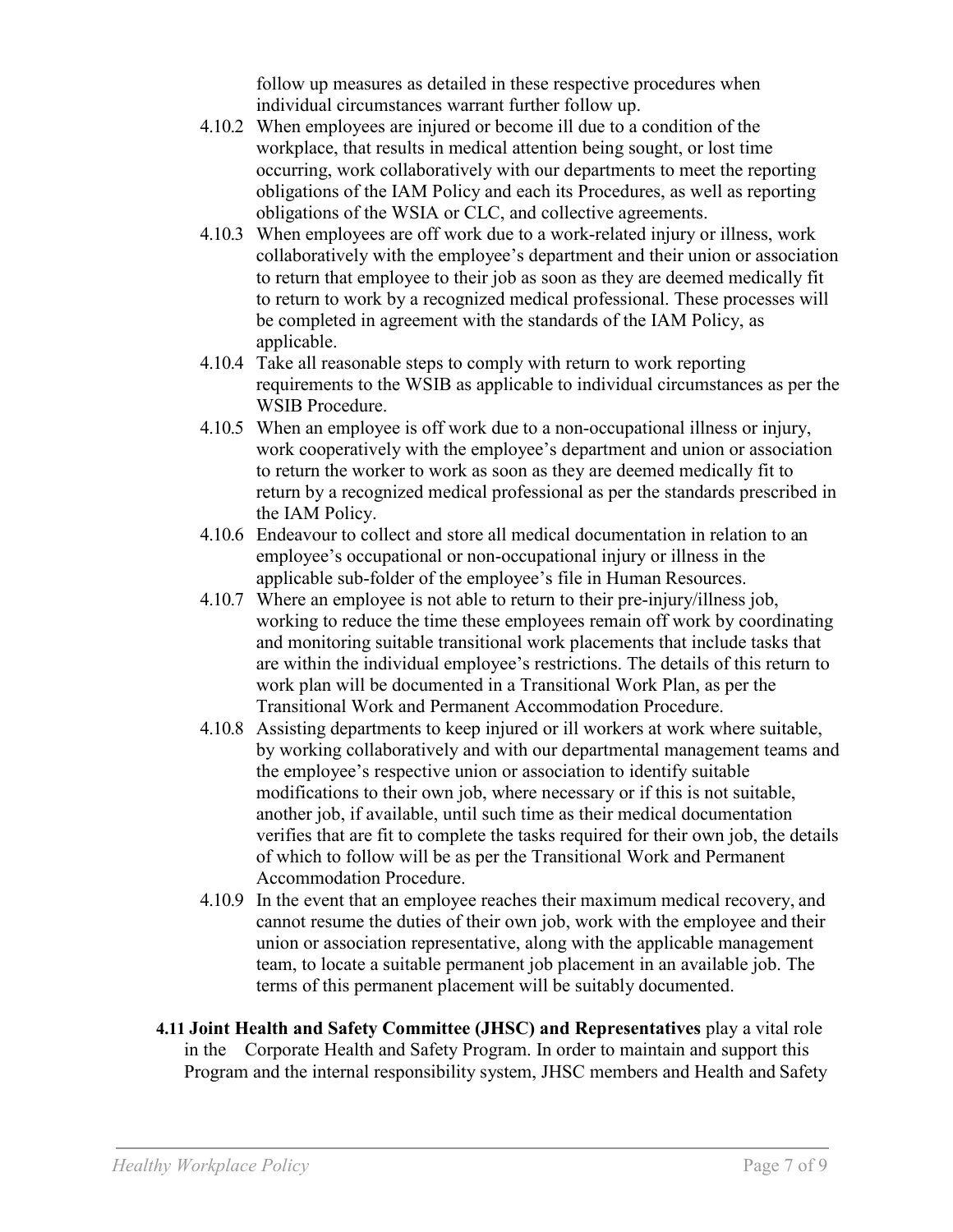Representatives will exercise their powers as detailed in the applicable sections of the OHSA or CLC, as applicable and will:

- 4.11.1 Establish an annual meeting and workplace inspection schedule in compliance with the applicable meeting requirements of the OHSA or CLC, and provide this schedule to the Manager of Occupational Health, Safety and Wellness each December.
- 4.11.2 Ensure meetings are conducted as per the applicable requirements of the OHSA or CLC.
- 4.11.3 Ensure meeting minutes are completed and documented using the prescribed form as displayed on Dashboard, post the minutes on the Health and Safety board at applicable departmental locations and provide to them to Health and Safety in Human Resources no later than the last Friday of the month in which the meeting occurred.
- 4.11.4 Ensure written JHSC recommendations are appropriately detailed in the applicable meeting minutes, documented on the appropriate form as displayed on Dashboard, provided to the applicable corporate representative for response and follow up and sent to Health and Safety in Human Resources as soon as possible after the recommendation has been made.
- 4.11.5 Ensure workplace inspections are conducted and documented on a monthly basis on the prescribed form as displayed on Dashboard. Completed Workplace Inspection forms must be provided to the departmental representative deemed responsible for follow up on the inspection; posted on the health and safety bulletin board at the appropriate worksites, and sent to Health and Safety in Human Resources no later than the last Friday of each month.